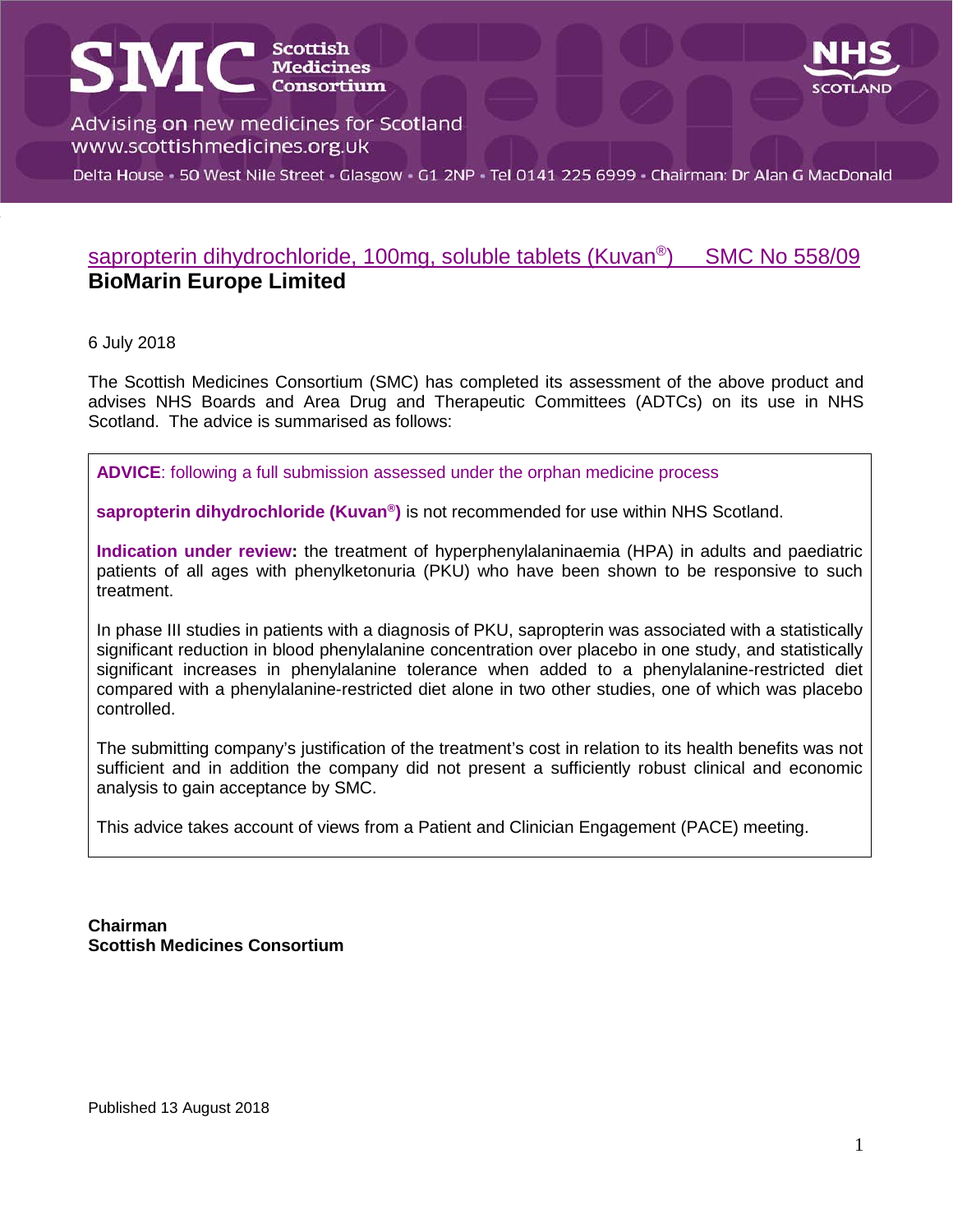## **Indication**

Sapropterin dihydrochloride is indicated for the treatment of hyperphenylalaninaemia in adults and paediatric patients of all ages with phenylketonuria (PKU) who have been shown to be responsive to such treatment.<sup>1</sup>

## **Dosing Information**

The starting dose of sapropterin in adult and paediatric patients with PKU is 10mg/kg body weight once daily. Tablets should be dissolved in water and taken with a meal at the same time each day, preferably in the morning. The dose is adjusted, usually between 5 and 20mg/kg/day, to achieve and maintain adequate blood phenylalanine levels as defined by the physician.<sup>1, 2</sup>

Before patients are maintained on sapropterin they should undergo a one month test period to evaluate the response to sapropterin. A satisfactory response is defined as a ≥30 percent reduction in blood phenylalanine levels or attainment of the therapeutic blood phenylalanine goals defined for an individual patient by the treating physician. Patients who fail to achieve this level of response within a one month test period should be considered non-responsive, these patients should not be treated with sapropterin and administration of sapropterin should be discontinued.<sup>1</sup>

For information on dose adjustments and administration see the summary of product characteristics (SPC). 1

Treatment with sapropterin must be initiated and supervised by a physician experienced in the treatment of PKU. 1

## **Product availability date**

December 2008

Sapropterin has been designated as an orphan medicine by the European Medicines Agency and meets SMC orphan criteria

## **Summary of evidence on comparative efficacy**

Sapropterin is a synthetic form of tetrahydrobiopterin (BH4), a naturally occurring co-factor for phenylalanine hydroxylase. PKU is a recessive genetic condition, producing a deficiency in functioning phenylalanine hydroxylase, with a reduction or loss of ability to metabolise phenylalanine. In patients with BH4 responsive PKU, sapropterin may enhance the residual enzyme activity of phenylalanine hydroxylase, thereby reducing blood phenylalanine levels.<sup>1</sup>

Following the initial submission, the company requested that SMC considered sapropterin when positioned for use in the paediatric PKU population i.e. 0 to 18 year olds, uncontrolled (elevated phenylalanine with symptoms) and partially controlled (phenylalanine within target levels with presence of symptoms), who have been shown to be responsive to sapropterin treatment and in maternal PKU females.

PKU-003 was a phase III, randomised, double-blind, placebo-controlled, multicentre study which enrolled patients eight years or older with known PKU and hyperphenylalaninaemia (blood phenylalanine level ≥450 micromol/L at screening). Patients had to have received at least seven out of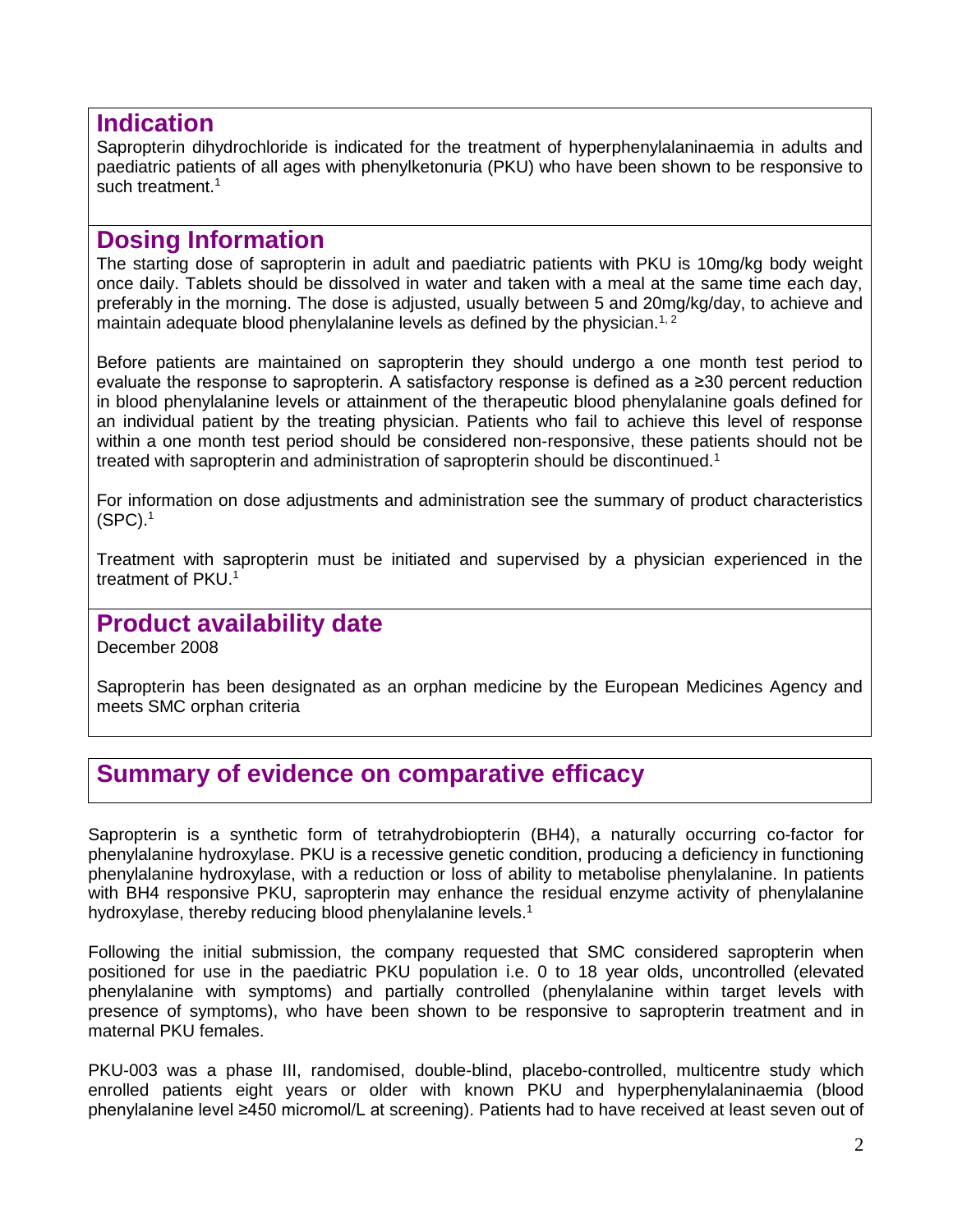eight scheduled doses of sapropterin 10mg/kg per day in the PKU-001 study, which was an 8 day study, had a response to sapropterin (defined as a reduction in blood phenylalanine level of ≥30% from baseline) in the PKU-001 study and were willing to continue their current diet unchanged while participating in the PKU-003 study (it was not necessary to adhere to a strict low-phenylalanine diet). Patients were randomised equally to six weeks of treatment with oral sapropterin 10mg/kg once daily (100mg soluble tablets), or placebo and were stratified by blood phenylalanine concentration at screening (<600 micromol/L or  $\geq 600$  micromol/L) and study site.<sup>2-4</sup> The primary outcome measure was the change in blood phenylalanine levels from baseline to week 6 and was analysed in randomised patients that received one dose of study medicine. This excluded one patient, who was unable to comply with the study schedule, who had been randomised to sapropterin.  $2.5$ 

The mean change (standard deviation, SD) in blood phenylalanine concentration from baseline to week 6 in the sapropterin  $(n=41)$  and placebo  $(n=47)$  groups respectively were; -236 (SD 257) micromol/L and  $+2.9$  (SD 239) micromol/L.<sup>2, 5</sup> Using an analysis of covariance method, the estimated difference between the treatment groups was -245 (SD 52) micromol/L, p<0.001.<sup>2</sup> Important secondary outcomes are described in table 1.

|                                                                                                                 | Sapropterin       | <b>Placebo</b>   |
|-----------------------------------------------------------------------------------------------------------------|-------------------|------------------|
| Proportion of patients with at                                                                                  | 44% (18/41)       | 9% (4/47)        |
| least a 30% reduction in<br>blood phenylalanine                                                                 | 95% CI: 28 to 60% | 95% CI: 2 to 20% |
| concentration from baseline,<br>$%$ , $(n)$                                                                     | $p=0.001$         |                  |
| Proportion of patients with<br>blood phenylalanine<br>concentration greater than<br>600 micromol/L at screening | 42% (13/31)       | 13% (5/38)       |
| and less than this at 6 weeks,<br>%, $(n)^{1, 5}$                                                               | $p=0.012$         |                  |

| Table 1. Important secondary outcomes of the PKU-003 study. 1, 2, 5 |  |  |
|---------------------------------------------------------------------|--|--|
|---------------------------------------------------------------------|--|--|

CI = confidence interval

In the sapropterin and placebo groups, 17% (7/41) and 26% (12/47) reported a change in their phenylalanine intake during the study.<sup>2</sup> No patient reported outcomes were recorded during PKU-003. PKU-004 was an open-label extension study of PKU-003: patients received doses of 5, 10 and 20mg/kg/day of sapropterin. The results highlighted a dose-dependent response in blood phenylalanine levels and supported the maintenance of effect of sapropterin over an additional 22 weeks.  $5, 6$ 

The SPARK study was a phase IIIb, multicentre, open-label, randomised, controlled study which enrolled PKU patients less than 4 years old (at their scheduled day 1 visit), with at least two previous blood phenylalanine levels ≥400 micromol/L, had a previous response to a sapropterin test (≥30% decrease in phenylalanine concentrations following a 20mg/kg sapropterin challenge of at least 24 hours), dietary phenylalanine tolerance consistent with the diagnosis of PKU, good adherence to dietary treatment/recommendations, and maintenance of blood phenylalanine levels within the therapeutic target range (120-360 micromol/L) for 75% of assessments over a 4-month period prior to screening.<sup>7-9</sup> Randomisation was stratified by age group: <12 months, ≥12 months to <24 months, and ≥24 months to <48 months. Patients were randomised equally to 26 weeks of treatment with oral sapropterin 10mg/kg once daily plus a phenylalanine-restricted diet, or to a phenylalanine restricted diet only. Patients could have the dose of sapropterin increased to 20mg/kg daily after 4 weeks, if phenylalanine tolerance had not increased by 20% from baseline.<sup>7, 9</sup> Adjustments of dietary phenylalanine were made every two weeks following an algorithm and a study diet diary was used to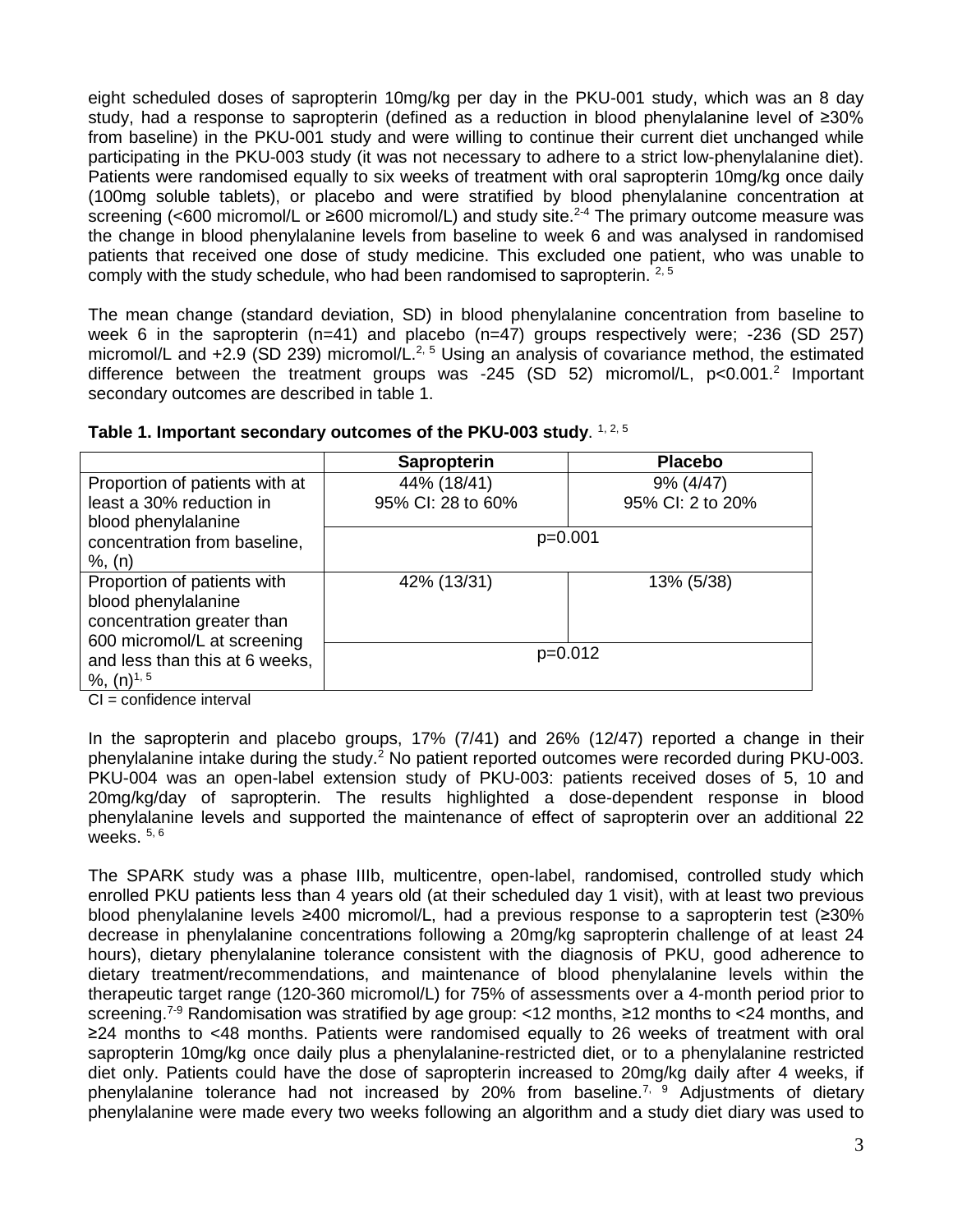record and assess adherence to the phenylalanine restricted diet.<sup>7</sup> The primary outcome was an improvement in dietary phenylalanine tolerance at week 26 of treatment in the intention-to-treat population. Dietary phenylalanine tolerance was defined as the prescribed daily amount of phenylalanine (mg/kg/day) that could be ingested while maintaining mean blood phenylalanine concentrations within a target range of 120 to 360 micromol/L. 7-9 The adjusted mean phenylalanine tolerance at week 26 (based on prescribed dose) was higher in the sapropterin plus phenylalanine restricted diet group (n=27) than in the phenylalanine restricted diet only group (n=29): 80.6mg/kg/day versus 50.1mg/kg/day, the adjusted difference between the two groups was 30.5mg/kg/day (95% confidence interval [CI]: 18.7 to 42.3),  $p<0.001$ .<sup>7, 9</sup> Important secondary outcomes of the SPARK study included the mean adherence to the phenylalanine restricted diet, as assessed by a 3-day diet diary, which was similar in both groups.<sup>7</sup> There were no statistically significant differences between the two treatment groups in terms of neuromotor development milestones and neurodevelopment status, and growth parameters (Body Mass Index, height, weight, head circumference) were stable in both groups during the study. $9$ 

PKU-006-part-two was a phase III, multicentre, double-blind, placebo-controlled study which enrolled PKU patients aged 4 to 12 years adhering to a phenylalanine restricted diet. Part-one of the study was an open-label screening of patients for response (≥30% decrease in phenylalanine concentrations and blood phenylalanine concentration ≤300 micromol/L) to sapropterin 20mg/kg/day over 8 days and parttwo only included patients that had a response to sapropterin in part-one.<sup>5, 10</sup> In part-two of the study patients were randomised, 3:1 to ten weeks of treatment with sapropterin 20mg/kg/day (n=33), supplied as 100mg sapropterin dihydrochloride soluble tablets once daily, or placebo (n=12) with all patients maintaining a phenylalanine restricted diet. Randomisation of patients was stratified by mean blood phenylalanine concentration, <300 or ≥300 micromol/L, in the six months prior to enrolment. If phenylalanine blood concentration was adequate (<360 micromol/L) following three weeks of treatment patients received a phenylalanine supplement. Patients were prescribed an additional phenylalanine supplement based on a defined algorithm every two weeks after week three, if blood phenylalanine concentrations allowed. The primary outcome was the daily phenylalanine supplement tolerated at week 10 compared to week 0 in the sapropterin treated group while maintaining blood phenylalanine concentration <360 micromol/L.10 Sapropterin was associated with a statistically significant increase in mean tolerated phenylalanine supplement at week 10 from week 0: 20.9mg/kg/day versus 0mg/kg/day, p<0.001. In patients treated with placebo there was no statistically significant difference in mean tolerated phenylalanine supplement at week 10 from week 0. Secondary outcomes included an analysis of variance and an analysis of total dietary phenylalanine intake (dietary phenylalanine intake plus total phenylalanine supplement taken): results from both analyses were in line with the results for the primary outcome. <sup>10</sup>

Phenylketonuria Demographics, Outcomes, and Safety (PKUDOS) is a voluntary observed phase IV study in the United States, designed to assess 15 years of safety and efficacy outcomes on PKU patients of all ages treated with sapropterin and was initiated in 2008. To be eligible for entry in to the study patients were required to have a diagnosis of PKU and to previously or currently take sapropterin or plan to commence sapropterin within 90 days of enrolment. Assessments were conducted according to clinical practice at the participating site. Of the 1189 patients eligible for an interim analysis in June 2013 the majority received a dose of 20mg/kg/day oral sapropterin throughout the study. Sapropterin was associated with a 25 to 34% reduction in blood phenylalanine levels from baseline in patients with one to six years of continuous treatment (n=504), p<0.001; for patients who had received short term sapropterin (≤3 months) (n=211) there was no statistically significant change in blood phenylalanine levels from baseline. The proportions of patients that were sapropterin responsive (defined as ≥20% reduction in blood phenylalanine within three months of commencing treatment) were 71% in the continuous use group and 27% in the short term use group. It is difficult to draw conclusions on the reported changes in prescribed dietary phenylalanine and actual dietary phenylalanine from baseline but they appear to show a trend for increased phenylalanine intake with sapropterin treatment in the continuous use group.<sup>11</sup>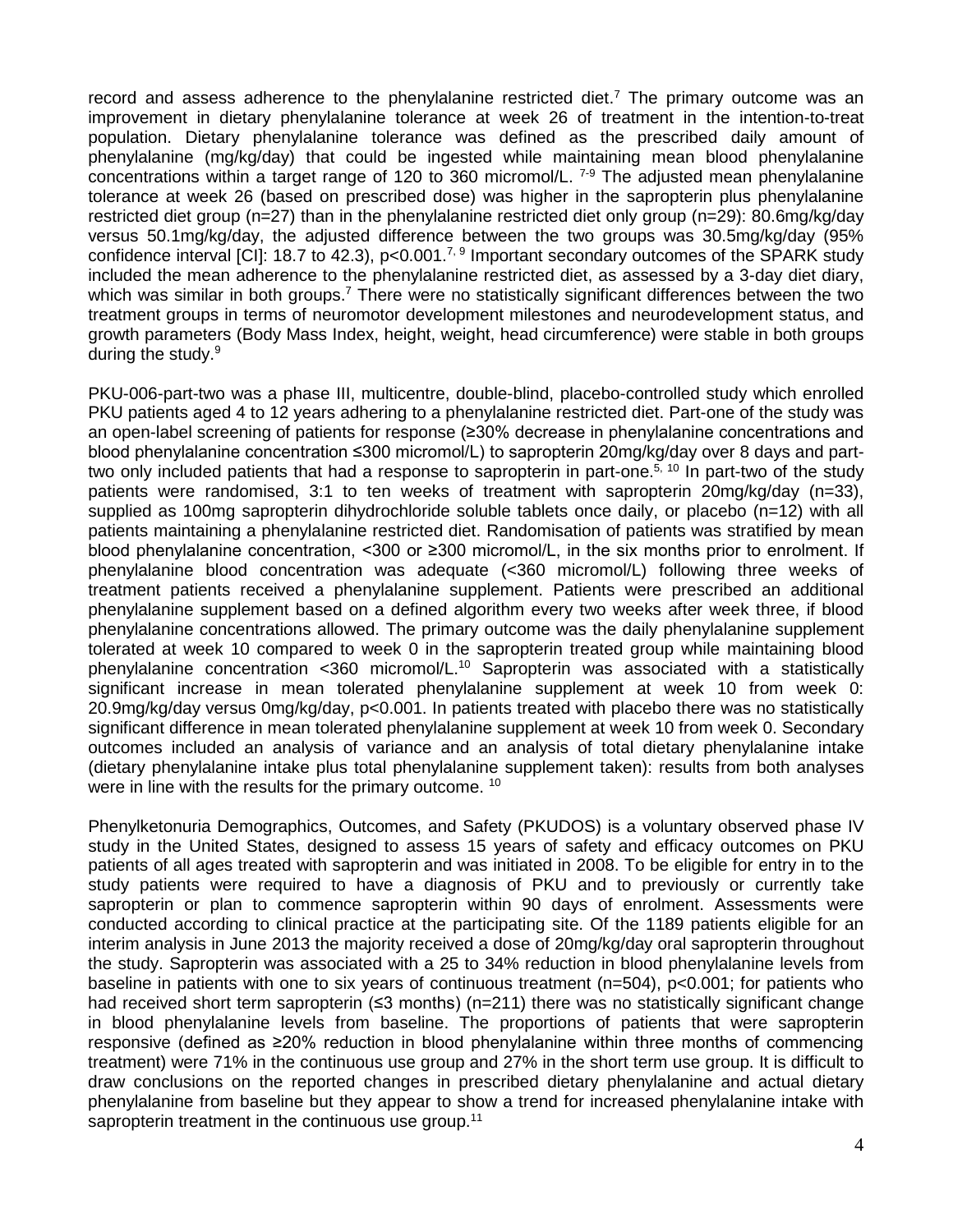Maternal Phenylketonuria Observational Programme (PKUMOMS) is a sub-registry of PKUDOS registry. Data are available for 21 completed pregnancies from 18 women. 14/16 of pregnancies from sapropterin-treated women were live births compared to 3/5 from women who were exposed to sapropterin prior to pregnancy, but not during pregnancy. Two spontaneous abortions occurred in both groups. When median blood phenylalanine concentrations were maintained at <360 micromol/L, 75% of pregnancy outcomes were reported as normal as compared to 40% when median blood phenylalanine levels were >360 micromol/L.12

## **Summary of evidence on comparative safety**

The safety of sapropterin has been evaluated over more than 10 years and safety data continues to be recorded in ongoing registries. Overall, sapropterin has been well tolerated.<sup>5, 9</sup>

In the PKU-003 study, no patient withdrew from the study due to an adverse event (AE) and no patient experienced a serious AE. The following were reported for the sapropterin (n=41) and placebo (n=47) groups respectively; treatment related AEs: 20% versus 23%, upper respiratory tract infection: 17% versus 28%, headache: 10% versus 15%, vomiting: 5% versus 9%, diarrhoea: 5% versus 6%, pyrexia: 5% versus 4%, abdominal pain: 2% versus 9%.2

In the SPARK study, all patients experienced at least one AE and no patients discontinued from the study due to an AE or had a serious treatment related AE. The following were reported for the sapropterin plus phenylalanine-restricted diet (n=27) and phenylalanine-restricted diet alone (n=27) groups; AEs related to sapropterin: 30% versus not applicable; serious adverse events: gastroenteritis: 3.7% versus 0%; rash: 3.7% versus 0%; stomatitis: 3.7% versus 0%; bronchiolitis: 0% versus 3.7% and bronchopneumonia: 0% versus 3.7%.<sup>7, 9</sup>

In the PKU-006-part-two study, 76% (34/45) of patients reported an AE. Treatment related AEs were reported by 27% (9/33) in the sapropterin group and 25% (3/12) in the placebo group. No serious adverse events were considered to be related to study treatment. The following were reported for the sapropterin and placebo groups; rhinorrhoea: 21% versus 0%, headache: 21% versus 8%, cough: 15% versus 0%, pharyngolaryngeal pain: 12% versus 8%, diarrhoea: 12% versus 0%, vomiting: 12% versus 0%, abdominal pain: 9% versus 8% and contusion: 9% versus 8%.10

PKU-008 was a phase IIIb, open-label, three year extension study of PKU-004 and PKU-006 in patients who were classified as responders to sapropterin treatment. Evaluation of the long term safety of sapropterin was the primary objective of the study. The study enrolled 111 patients, aged 4 to 50 years, who received once daily oral sapropterin 5mg/kg/day, 10mg/kg/day or 20mg/kg/day. There were no dietary restrictions for study entry, but patients were advised to follow local recommendations and safety assessments were conducted every 3 months. The majority of patients had a treatment interruption between studies.<sup>13</sup> The mean duration of exposure to sapropterin during the study was 658.7 days (SD 221.3 days). The mean duration of exposure to sapropterin including the studies preceding PKU-008 was 799 days (SD 237.5 days). Treatment related adverse events (AEs) were reported by 33% (37/111) of patients, severe AEs were reported by <1% (1/111), and 2.7% (3/111) of patients withdrew from the study due to adverse events.<sup>13</sup>

Some cases of hypophenylalaninaemia were reported and no treatment related deaths have been reported.4, 5, 9, 11, 13, 14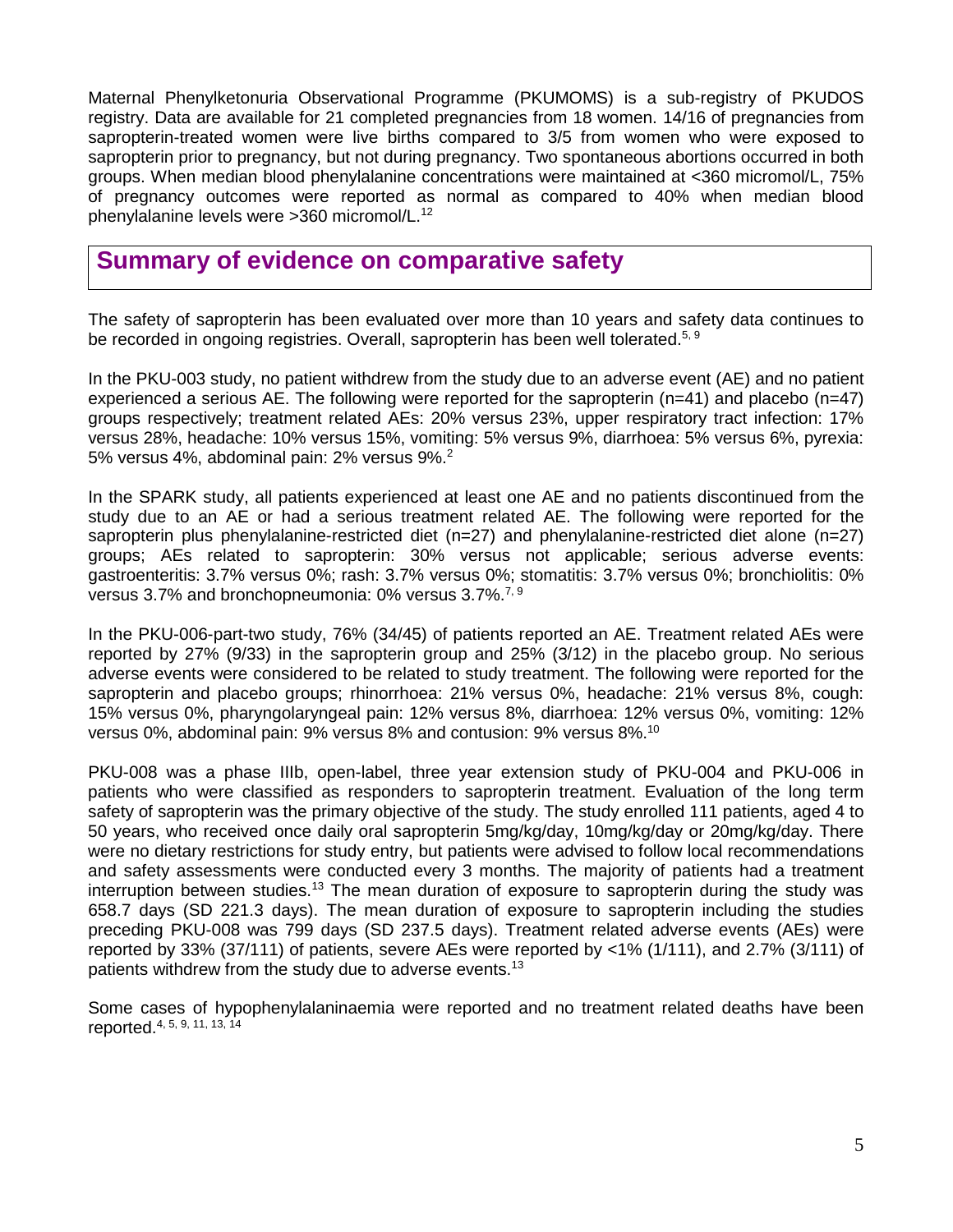## **Summary of clinical effectiveness issues**

Hyperphenylalaninaemia can lead to developmental and neurological (neuropsychological and neurocognitive function) impairment particularly in the early stages of life but also in adulthood. This may result in microcephaly, arrest in cerebral development, reduced intelligent quotient (IQ) scores; mental health, behavioural and emotional problems.<sup>2</sup> Depending on the mutation, hyperphenylalaninaemia can present with a range of phenotypes, these are commonly described as classical PKU (most severe), mild PKU and mild hyperphenylalaninaemia (least severe) which risk impaired brain function and neurological complications. The goal of treatment is to maintain phenylalanine levels within pregnancy or age-specified ranges. Maintaining phenylalanine levels within range is primarily achieved through adherence to a lifelong phenylalanine restricted diet and supplementation with phenylalanine-free amino acids and micronutrients to prevent the development of nutritional deficiencies. This management approach can be burdensome, unpleasant and associated with a reduction in quality of life: it is reported that by early adulthood at least 75% of patients are non-compliant with the dietary restrictions.  $2, 7$  Clinical experts consulted by SMC highlighted an unmet need for a treatment that supports normal metabolic function. Sapropterin is the first licensed medicine for the treatment of PKU and meets SMC orphan criteria.

Following the initial submission, the company requested that SMC considered sapropterin when positioned for use in the paediatric PKU population i.e. 0 to 18 year olds, uncontrolled (elevated phenylalanine with symptoms) and partially controlled (phenylalanine within target levels with presence of symptoms) who have been shown to be responsive to sapropterin treatment, and in maternal PKU females.

The PKU-003 study reported a statistically significant reduction in blood phenylalanine level associated with sapropterin over placebo in PKU patients, aged 8 years and older, known to respond to sapropterin and who were not required to adhere to a phenylalanine-restricted diet.<sup>2</sup> A statistically significant increase in phenylalanine tolerance was associated with sapropterin plus phenylalaninerestricted diet over phenylalanine-restricted diet (plus placebo in PKU-006-part-two). Blood phenylalanine levels were maintained within the target range in patients known to respond to sapropterin who were aged under 4 years in the SPARK study and aged 4 to 12 years in the PKU-006-part-two study.<sup>7</sup>

There were a number of limitations of the PKU-003 study: no details of nutritional or clinical impact of sapropterin were recorded and a larger proportion of patients in the placebo group reported changes in their diet during the study compared with the sapropterin group.<sup>2</sup> It is unclear why only 44% of all patients enrolled in the PKU-003 study had a response, having previously had a response in the PKU-001 study. Patients were only allowed to enter the pivotal studies if they had a prior response to sapropterin: this was assessed over 8 days in PKU-001 for entry to PKU-003, and PKU-006-part-one for entry to part-two, and over at least one day in the SPARK study. The SPC advises patients should have a one month test period.<sup>1</sup> In addition, a high proportion of patients included in PKU-003 had a high level of adherence to treatment which may reduce the generalisability of the results to the Scottish population. Limitations of the PKUDOS study include that the registry is voluntary, observational and uncontrolled; practice may vary across the study sites; data may be incomplete and not all data were verified.<sup>11</sup>

No patient reported outcomes were recorded in the PKU-003, PKU-006-part-two or SPARK studies. Patients in the sapropterin group of the SPARK study had a lower mean blood phenylalanine concentration (780 versus 880 micromol/L) and had a lower proportion of patients with classical PKU (blood phenylalanine concentration >1200 micromol/L) at baseline (18% [5/27] versus 24% [7/29]) compared with the control group.<sup>7, 9</sup>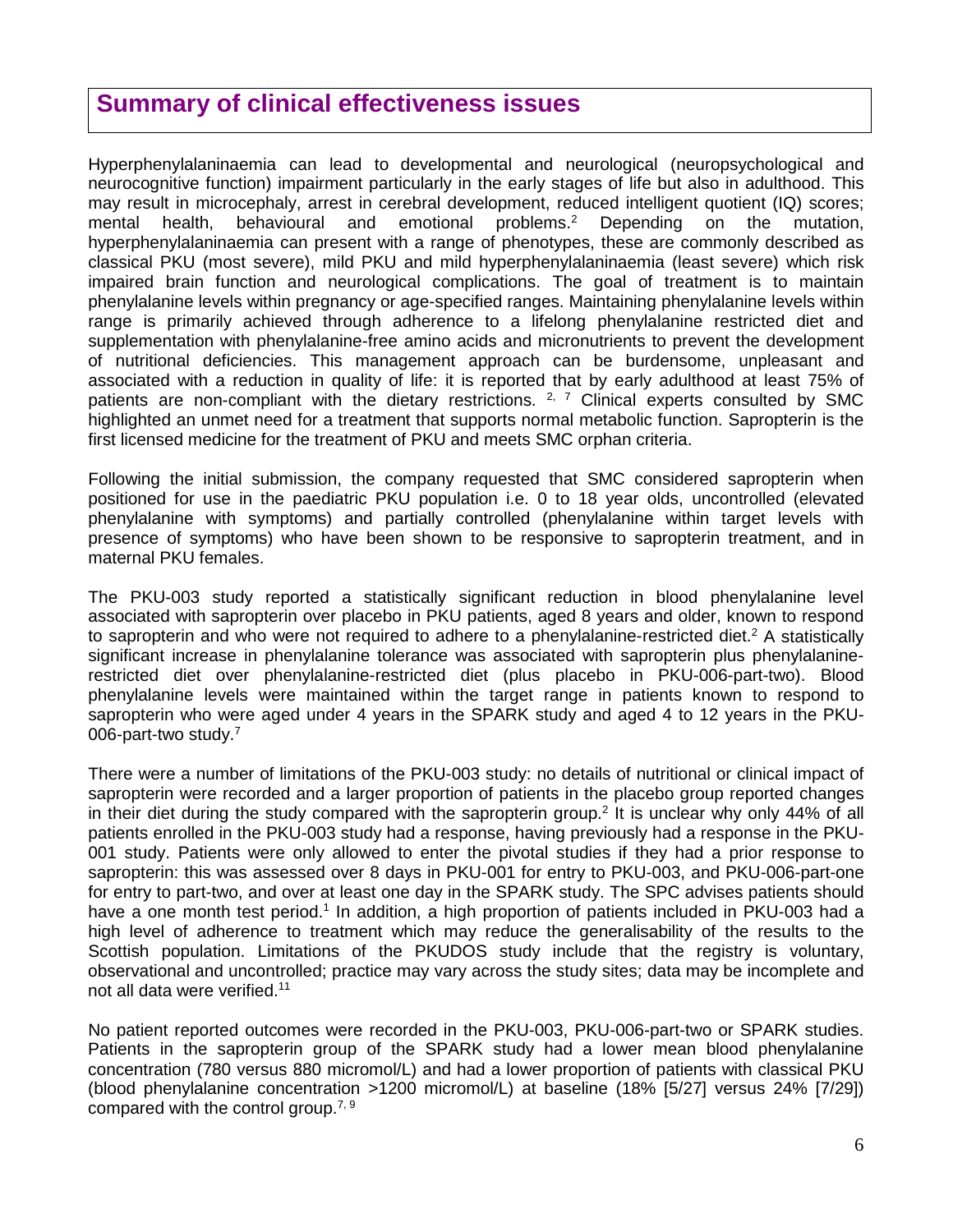While blood phenylalanine levels are a surrogate for hyperphenylalanaemia-associated neurological damage and are widely used in practice to manage the condition, robust data on longer-term outcomes following use of sapropterin are unavailable.

Maternal PKU syndrome can result when babies are exposed to high concentrations of blood phenylalanine in utero: exposure to high concentration can put the baby at significant risk of birth and developmental defects which would likely affect the individual throughout their whole life. <sup>15</sup> The data to support use of sapropterin in pregnancy is limited to registry programmes such as PKUMOMS.

Clinical experts consulted by SMC considered that sapropterin is a therapeutic advancement as it supports normal metabolic function in a proportion of patients with PKU. They noted that there would be some service implications associated with identification of patients suitable for ongoing treatment.

## **Patient and clinician engagement (PACE)**

A patient and clinician engagement (PACE) meeting with patient group representatives and clinical specialists was held to consider the added value of sapropterin, as an orphan medicine, in the context of treatments currently available in NHS Scotland.

The key points expressed by the group were:

- PKU is a rare genetic disease resulting in high blood phenylalanine levels that can cause permanent brain damage in children and can impair cognitive and neuropsychological functioning in adults. Maternal PKU can result in non-viable pregnancies, birth defects and lifelong learning disability in the offspring.
- Patients with phenylalanine blood levels above the target range while adhering to a phenylalanine restricted diet have no alternative treatment options. Most patients are unable to adhere to the diet all of the time as most foods contain phenylalanine and obtaining or preparing appropriate food can be extremely challenging and time-consuming, particularly for symptomatic patients. The PKU diet may not provide patients with enough calories and patients regularly feel hungry. Some patients may also have complex relationships with food and develop eating disorders. Parents may fear the perception of poor care and social services intervention.
- Fear of maternal PKU and the associated risk of fetal damage may affect women's lives with reports of reduced ability to form intimate relationships, choosing not to have children and deciding to terminate pregnancies.
- Experience of sapropterin use in practice indicates that it can improve quality of life, physical and mental health. It can allow patients and families freedom from the burden of the restrictive diet and worry of causing long term brain damage.
- Patients who obtain a response to treatment with sapropterin may have significant improvements in their neuropsychological functioning with noticeable academic progress, development of social skills, and improved employability. In addition, depending on the degree of response to treatment, patients may be able to increase their natural protein intake or commence a normal diet without risk

#### **Additional Patient and Carer Involvement**

We received patient group submissions from Phed up and The National Society for Phenylketonuria (United Kingdom) Ltd (NSPKU). Phed up is an action group and NSPKU is a registered charity. Phed up has not received any funding from pharmaceutical companies in the past two years. NSPKU has also not received any funding from pharmaceutical companies in the past two years. Representatives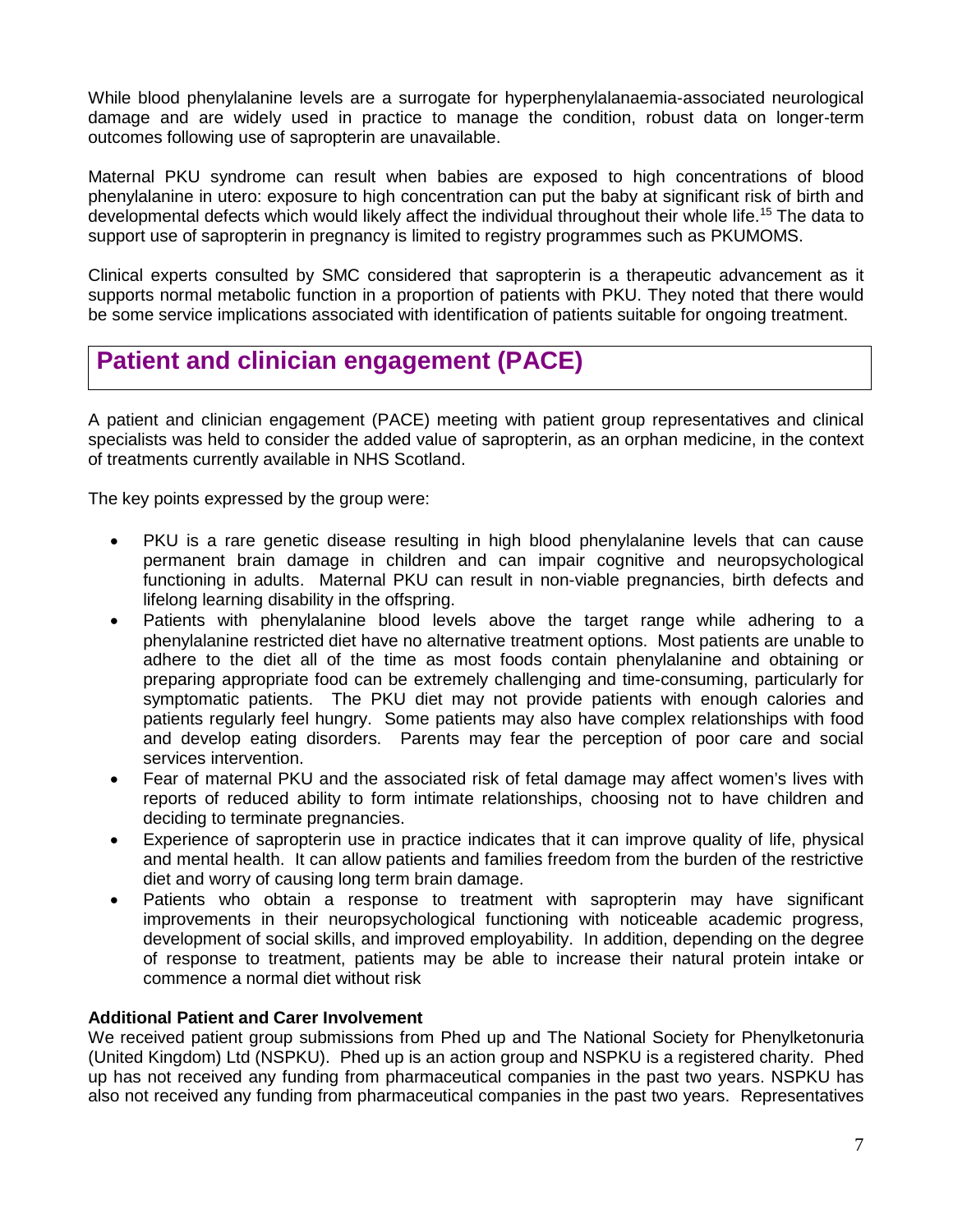from both organisations participated in the PACE meeting. The key points of their submissions have been included in the full PACE statement considered by SMC.

## **Summary of comparative health economic evidence**

The company submitted a cost-utility analysis comparing sapropterin plus a phenylalanine restricted diet to a phenylalanine restricted diet alone in adult and paediatric patients of all ages with PKU for the treatment of HPA in patients who have been shown to be responsive to sapropterin treatment. The comparator appears to be appropriate. The patient population considered consists of a combination of 0 to 18 year olds uncontrolled (elevated phenylalanine with symptoms) and partially controlled (phenylalanine within target range but with presence of symptoms) who are shown to be responsive to sapropterin treatment, and those aged >18 years uncontrolled but responsive to sapropterin treatment. Following the initial submission, the company requested a selective positioning of 0 to 18 year olds, uncontrolled (elevated phenylalanine with symptoms) and partially controlled (phenylalanine within target range but with presence of symptoms), who are shown to be responsive to sapropterin treatment, and maternal PKU females. The results discussed relate to the proposed selective positioning.

The model consists of an initial 4-week decision tree representing a testing period whereby patients' response to sapropterin treatment is assessed with those achieving a ≥30% reduction in blood phenylalanine levels considered to be responders (based on SPC), and then moving into a Markov part of the model, with non-responders ceasing treatment with sapropterin. The company have not included the cost of sapropterin within this four week period on the grounds this will be borne by the company. It was assumed that 30% of patients would respond to sapropterin treatment in this testing period, which was based on clinical expert opinion. The Markov model includes health states consisting of controlled, uncontrolled, partially controlled, asymptomatic and death. The Markov model time horizon was 100 years, and a yearly cycle length was adopted.

Clinical data on the effectiveness of sapropterin plus diet versus diet alone were derived from a subset of data for patients receiving continuous sapropterin and those who did not respond to treatment but moved to diet alone from the PKUDOS study, a phase 4 longitudinal observational study with data collected in PKU patients aged 0 to 71 years.<sup>11</sup> The patients in the two groups were matched based on age and baseline phenylalanine. Transition probabilities in the model for each treatment arm were derived from 6 years of data from this registry. The transition probabilities based on this data are applied for patients aged 1 to 6 years after which a standard mortality rate is assumed, and then again at age 19 to 24 with standard mortality rates only applied after this time in the model. It also appears from the model that the positioning of treating uncontrolled or partially controlled patients with sapropterin means that once a patient moves into the controlled state they are assumed to cease treatment and no further medicine cost is incurred.

Health-related quality of life health state utilities were estimated by clinicians based on the EuroQoL five dimensions (EQ-5D) with different utilities assigned for children (EQ-5D-Y) and adults. Different utilities were also estimated for males and females in the uncontrolled health state (lower for females).

Medicine acquisition, disease monitoring and management costs were included in the economic analysis. Costs for medicines acquisition for sapropterin, diet costs, disease monitoring and management costs (GP, outpatient and specialist visits) and hospitalisation costs were included. Resource use estimates were largely based on expert clinical opinion. The company assumed that the natural intake of protein would be increased with sapropterin treatment hence reducing the need for protein supplements and the costs associated with these for the sapropterin cohort. In the base case a 70% natural protein intake increase with sapropterin based on an analysis of PKUDOS data was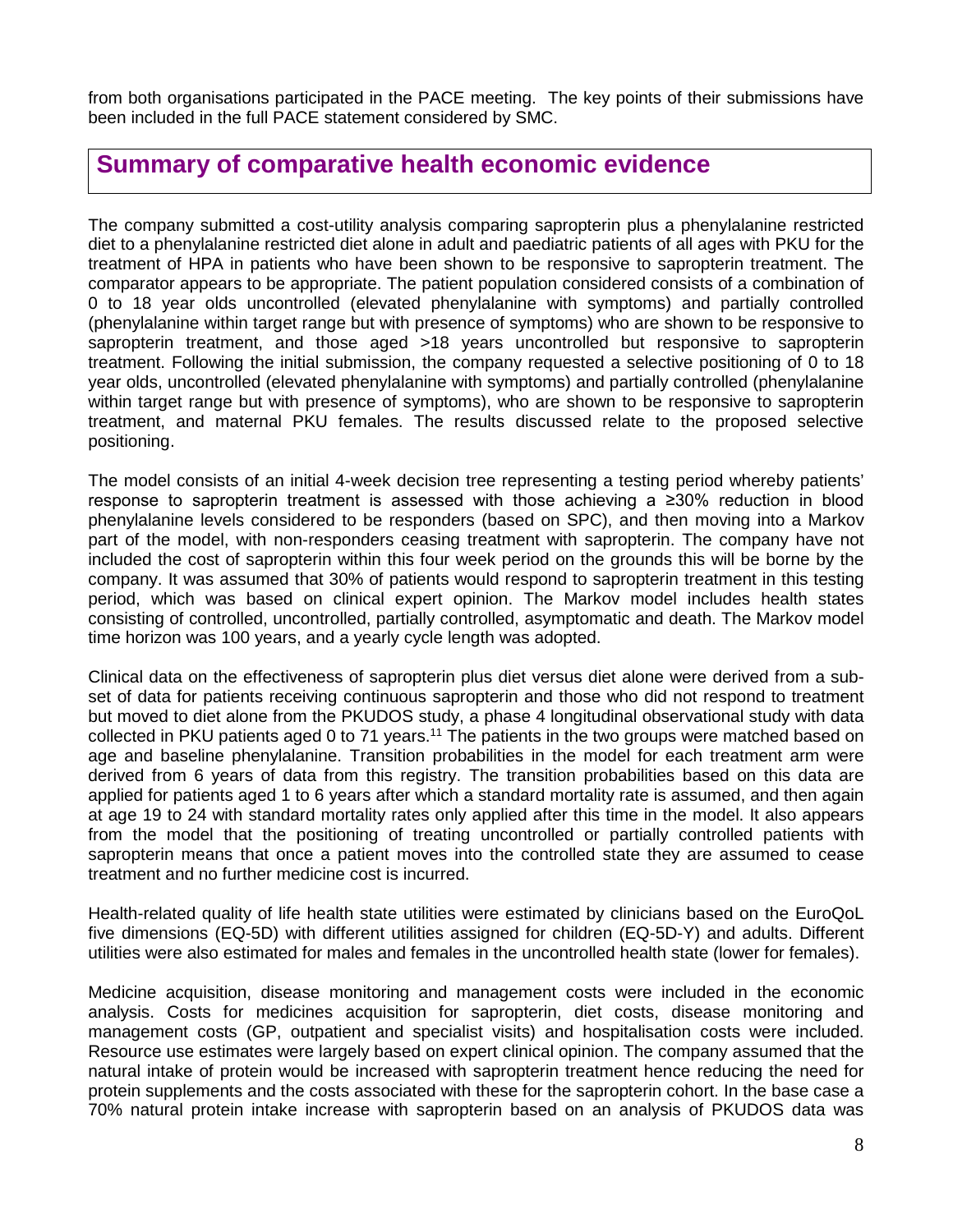assumed to correspond to a 70% reduction in costs of protein supplements in the sapropterin cohort. 16 No costs or disutilities have been included for adverse events.

A patient access scheme (PAS) was submitted by the company and assessed by the Patient Access Scheme Assessment Group (PASAG) as acceptable for implementation in NHS Scotland.

SMC would wish to present the with-PAS cost-effectiveness estimates that informed the SMC decision but due to company requirements for commercial confidentiality no incremental cost-effectiveness ratios (ICERs) can be presented.

One way sensitivity analysis indicated the ICERs were sensitive to variation in health state utilities. Scenario analysis using the Short Form-six dimensions (SF-6D) with clinical experts to generate utilities for adults did not have a significant impact on the ICER, however capping controlled state utilities at the population norm increased the ICER. The ICER also substantially increased when assuming all 0 to 18 year old patients are treated regardless of control status. Further sensitivity was also shown to the estimate of natural protein intake increase and consequent cost reduction in the sapropterin cohort; compared to the base case of 70%, a 100% increase and protein cost supplement reduction improved the ICER significantly, whilst scenarios with a 50% or 30% intake increase/cost reduction resulted in large increases in the sapropterin ICER.

There are several weaknesses and uncertainties with the economic analysis:

- The company requested a selective positioning for sapropterin which includes a subgroup of maternal PKU females but it should be noted that no specific economic analysis pertaining to this population was presented.
- There was a lack of transparency in the submission regarding the positioning of sapropterin to treat only those patients who were defined as uncontrolled or partially controlled, and the handling of this in the economic analysis. From investigation of the economic model it appears patients only incur a sapropterin medicine cost whilst not in the controlled states ('asymptomatic' or 'partially controlled'), implying that treatment ceases when moving into this state. However, it also appears that it is assumed there would be no loss of subsequent benefit (i.e. QALYs) when patients move into the controlled state but no longer receive sapropterin treatment, which seems unlikely. Hence, the ICERs are likely to be underestimated because of this. The company in response to a question stated that a PKU patient is in need of treatment for life in order to control their phenylalanine levels within the target range, hence the plausibility of the positioning requested to treat only uncontrolled patient, therefore to cease treatment in those with control (at least according to the economic model) is highly questionable.
- The estimated natural protein intake and reduction in the use of protein supplements and hence cost of diet in the sapropterin arm leads to significant cost offsets. There is uncertainty over the cost reduction estimated and the extent to which such cost savings can be realised in practice. Scenario analysis indicated that the ICER is sensitive to the level of cost offsets estimated.
- PKUDOS registry data has been used as the basis of the effectiveness data but none of the other sapropterin clinical or observational study evidence reported in section 3 of the submission has been utilised. It is not known to what extent this introduces bias into the treatment effectiveness evidence used in the economic analysis. There are concerns over the strength and generalisability of the registry data and the methods used for matching patients across the sapropterin plus diet and diet alone groups from the PKUDOS registry has not been clearly presented.
- There were a number of issues in terms of the model structure and operation. For example, examination of the economic model suggests that the way transition probabilities are being applied (only for first 6 years for the 0 to 18 year population, and for years 19 to 24 for the adult population) with only mortality risk applied outside of these years could be biased in favour of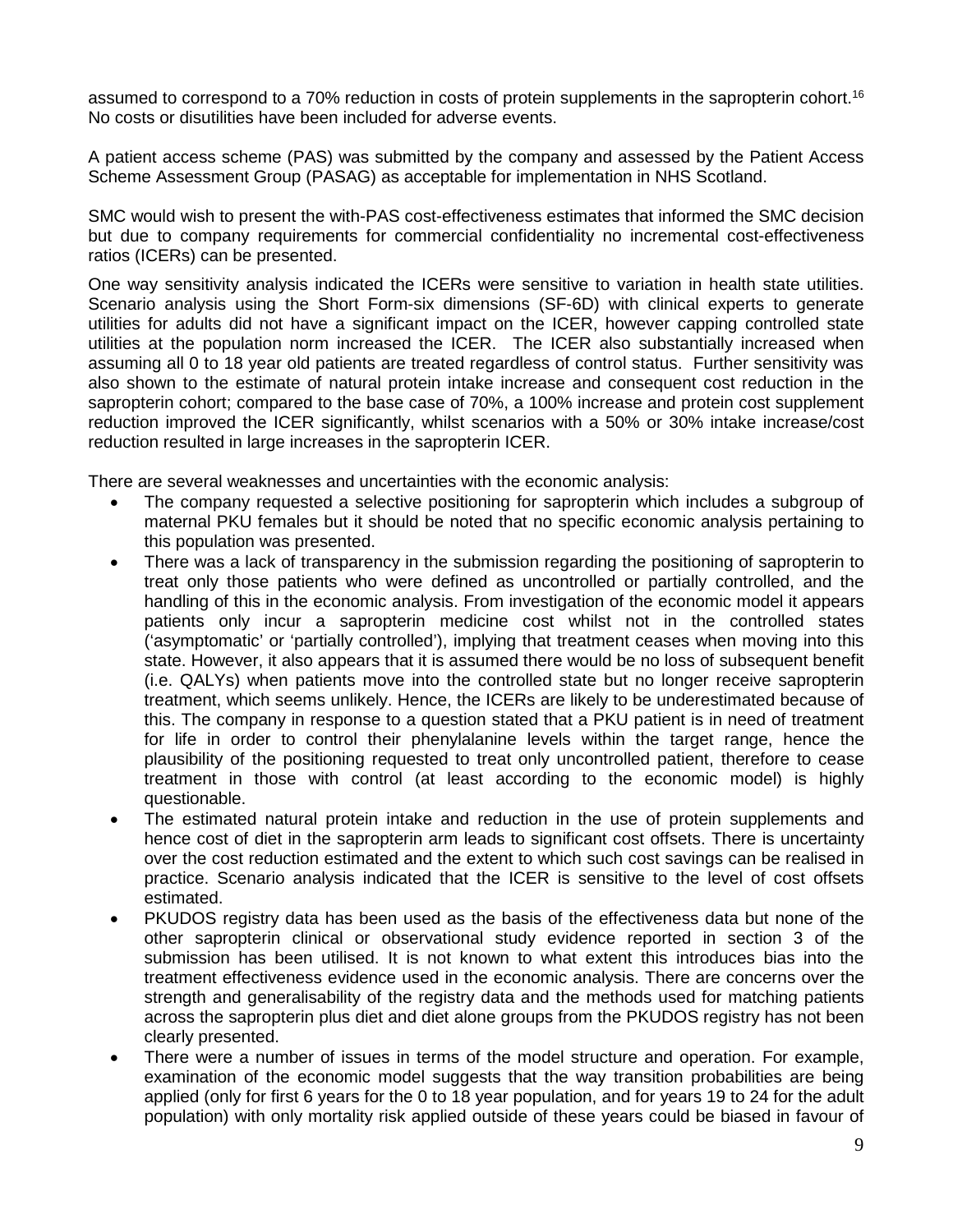sapropterin as a higher proportion of sapropterin relative to diet alone patients appear to remain in the controlled state. The approach adopted may be associated with underestimated ICERs. In addition, including the decision tree part of the model appears unnecessary as it does not impact on the model costs and outcomes, and means that in order to keep the cohort size the same for both the sapropterin plus diet and diet alone treatment arms in the Markov phase the assumption of 30% responders to sapropterin after the testing period is applied to both arms. This lacks plausibility and hence it would have been simpler and more transparent to start the model with the Markov model.

The utilities used in the model are highly uncertain, with some utility estimates lacking face validity (e.g. 0.96 for controlled states in adults and children). Scenario analysis capping the utilities at population norms increased the ICER.

The Committee considered the benefits of sapropterin in the context of the SMC decision modifiers that can be applied when encountering high cost-effectiveness ratios and agreed that the criterion for the absence of other treatments of proven benefit was satisfied. In addition, as sapropterin is an orphan medicine, SMC can accept greater uncertainty in the economic case.

After considering all the available evidence including the output from the PACE process, and after application of the appropriate SMC modifiers, the Committee was unable to accept sapropterin for use in NHS Scotland.

*Other data were also assessed but remain commercially confidential.\**

# **Additional information: guidelines and protocols**

European guidelines to optimise the care of patients with PKU entitled 'Key European guidelines for the diagnosis and management of patients with phenylketonuria' were published in 2017 by European experts sponsored by European Society for Phenylketonuria and Allied Disorders Treated as Phenylketonuria (ESPKU).<sup>15</sup> Management of PKU aims to decrease blood phenylalanine concentration to within appropriate age-based ranges. Low phenylalanine-diet, restricting the intake of natural protein containing phenylalanine, low protein foods and phenylalanine-free amino acids supplements with added vitamins and minerals, are the mainstay of PKU management. Some patients with PKU respond to tetrahydrobiopterin (BH4), sapropterin dihydrochloride is the licensed version of this. All patients should be tested for BH4 responsiveness through genotyping or BH4 loading, and BH4 should only be prescribed in patients with proven long term BH4 responsiveness; described in the guidelines as a 100% increase in intake of the amount of natural protein, or maintaining phenylalanine levels in target range more than 75% of the time, during a 6 month treatment trial with BH4. If blood phenylalanine levels are maintained in range; natural protein intake can be increased, supplements decreased and BH4 adjusted accordingly; if phenylalanine blood levels are higher than the target range, with a lack of response to increased BH4 dose, then BH4 should be stopped. Discontinuation of BH4 should be considered if nutritional status deteriorates. During pregnancy, treatment with BH4 should be considered in women know to be responders and only if dietary treatment alone is unsuccessful.

Casein glycomacropeptide or large neutral amino acids are used in some countries, primarily non-European, but further research is required to ascertain safety and efficacy profiles of these treatments.15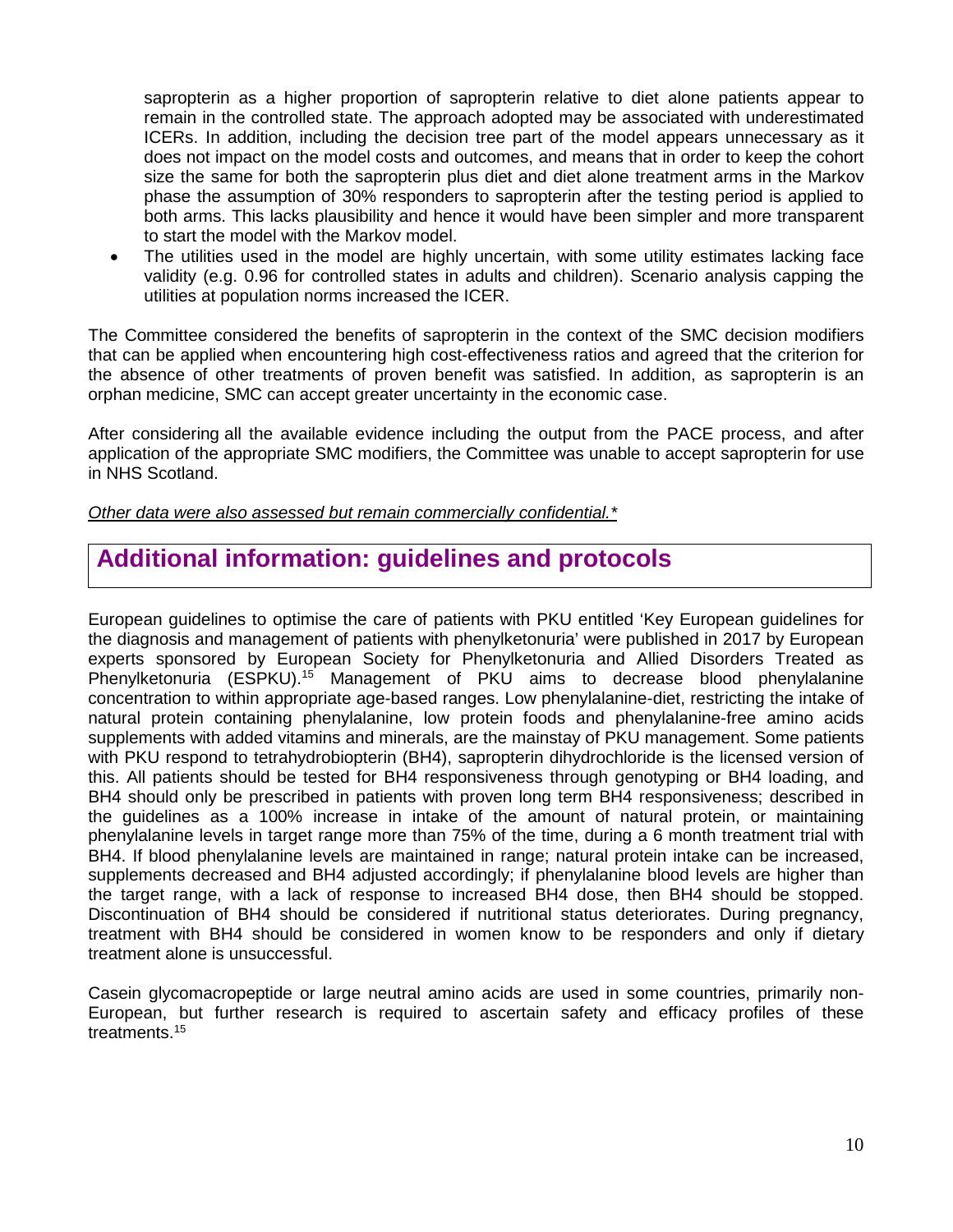# **Additional information: comparators**

There are no comparator treatments for this indication.

## **Cost of relevant comparators**

| <b>Medicine</b>                                                                                     | Dose Regimen                   | Cost per year $(E)$ |  |
|-----------------------------------------------------------------------------------------------------|--------------------------------|---------------------|--|
| Sapropterin dihydrochloride                                                                         | 5 to 20mg/kg once daily orally | 21,739 to 101,448   |  |
| Coata from DNF on 20 March 2010, Coata de not take ony potiont access sabomes into consideration. A |                                |                     |  |

*Costs from BNF on 30 March 2018. Costs do not take any patient access schemes into consideration. Adult doses have been estimated using a body weight of 70kg. Costs for children will be lower.*

## **Additional information: budget impact**

The submitting company estimated there would be 122 patients eligible for treatment with sapropterin in year 1, rising to 128 patients in year 5 to which confidential estimates of treatment uptake were applied. It should be noted that the eligible patient numbers did not relate specifically to the proposed positioning considered by SMC and included a wider patient population.

SMC is unable to publish budget impact estimates due to commercial in confidence issues.

*Other data were also assessed but remain commercially confidential.\**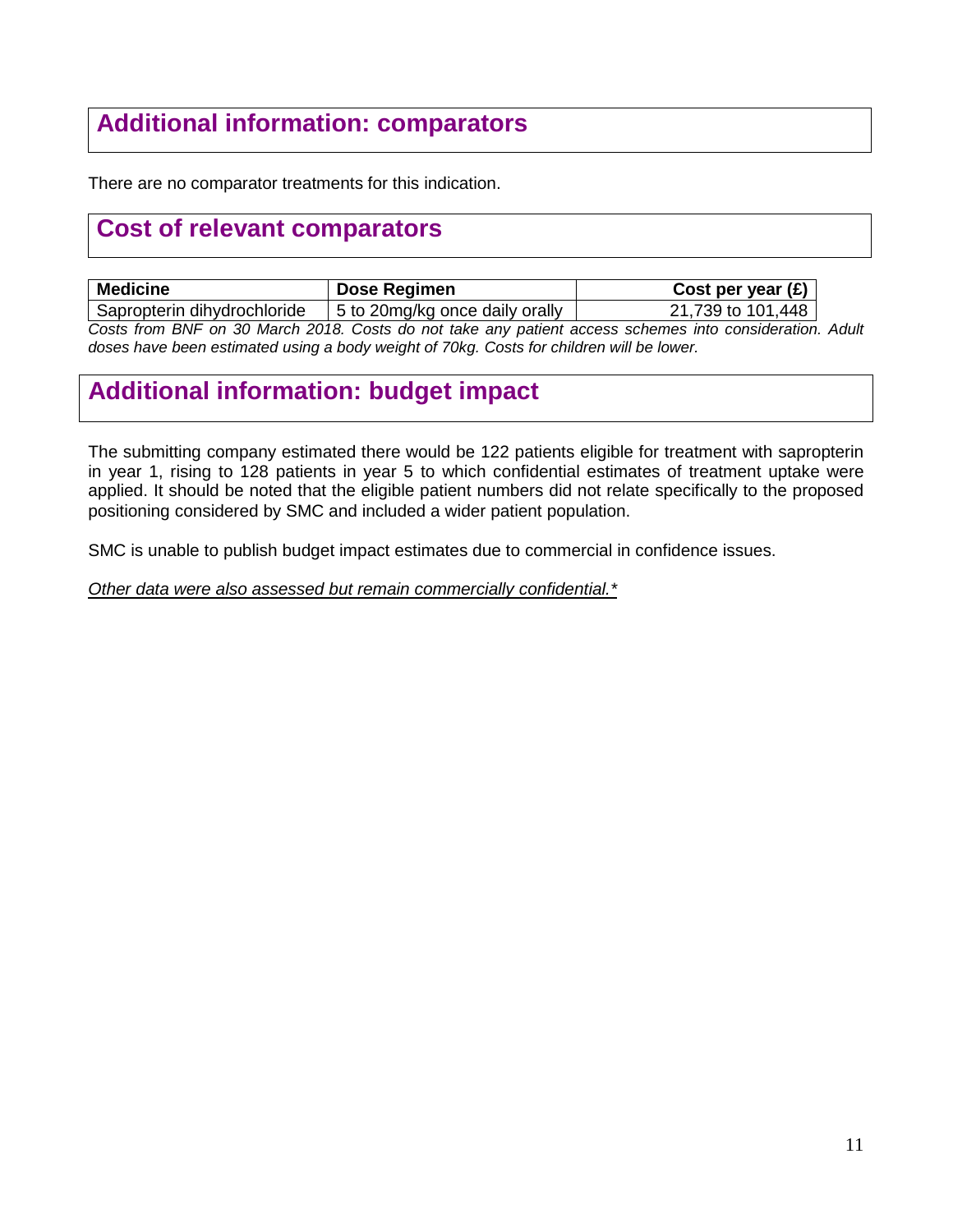#### **References**

1. sapropterin dihydrochloride Summary of Product Pharacteristics, BioMarin Europe Limited. [cited 01 March 2018]; Available from: [http://www.ema.europa.eu/docs/en\\_GB/document\\_library/EPAR\\_-](http://www.ema.europa.eu/docs/en_GB/document_library/EPAR_-_Product_Information/human/000943/WC500045038.pdf)

Product\_Information/human/000943/WC500045038.pdf.<br>2. Levy H. Milanowski A. Chakrapani A. Cleary M. L 2. Levy H, Milanowski A, Chakrapani A, Cleary M, Lee P, Trefz FK*, et al.* Efficacy of sapropterin dihydrochloride (tetrahydrobiopterin, 6R-BH4) for reduction of phenylalanine concentration in patients with phenylketonuria: a phase III randomised placebo-controlled study. The Lancet. 2007;370(9586):504-10.

3. BioMarin Pharmaceutical. Study to Evaluate the Safety and Efficacy of Phenoptin™ in Subjects With Phenylketonuria Who Have Elevated Phenylalanine Levels NCT00104247. 2005 March [cited 2018 Feb 27]; Available from: [https://ClinicalTrials.gov/show/NCT00104247.](https://clinicaltrials.gov/show/NCT00104247)

4. Burton BK, Grange DK, Milanowski A, Vockley G, Feillet F, Crombez EA*, et al.* The response of patients with phenylketonuria and elevated serum phenylalanine to treatment with oral sapropterin dihydrochloride (6R-tetrahydrobiopterin): a phase II, multicentre, open-label, screening study. J Inherit Metab Dis. 2007;30(5):700-7. Epub 2007/09/12.

5. European Medicines Agency. Sapropterin European Public Assessment Report (EPAR). 2009<br>
From: 2018] https://www.edu.com/state/discussion.com/state/discussion.com/ [cited 01 March 2018]; Available from: [http://www.ema.europa.eu/docs/en\\_GB/document\\_library/EPAR\\_-](http://www.ema.europa.eu/docs/en_GB/document_library/EPAR_-_Public_assessment_report/human/000943/WC500045036.pdf) Public\_assessment\_report/human/000943/WC500045036.pdf.

6. Lee P, Treacy EP, Crombez E, Wasserstein M, Waber L, Wolff J*, et al.* Safety and efficacy of 22 weeks of treatment with sapropterin dihydrochloride in patients with phenylketonuria. Am J Med Genet A. 2008;146A(22):2851-9.

7. Muntau AC, Burlina A, Eyskens F, Freisinger P, De Laet C, Leuzzi V*, et al.* Efficacy, safety and population pharmacokinetics of sapropterin in PKU patients <4 years: results from the SPARK openlabel, multicentre, randomized phase IIIb trial. Orphanet Journal of Rare Diseases. 2017;12(1):47.

8. BioMarin Pharmaceutical. Kuvan® in Phenylketonuria Patients Less Than 4 Years Old (SPARK) NCT01376908. 2011 15 September 2017 [cited 2018 Feb 27]; Available from: [https://ClinicalTrials.gov/show/NCT01376908.](https://clinicaltrials.gov/show/NCT01376908)<br>9. European Medicines Agency. Sapro

9. European Medicines Agency. Sapropterin European Public Assessment Report (EPAR) (license extension). 2015 May 2015 [cited 22 March 2018]; Available from: [http://www.ema.europa.eu/docs/en\\_GB/document\\_library/EPAR\\_-\\_Assessment\\_Report\\_-](http://www.ema.europa.eu/docs/en_GB/document_library/EPAR_-_Assessment_Report_-_Variation/human/000943/WC500191479.pdf) [\\_Variation/human/000943/WC500191479.pdf.](http://www.ema.europa.eu/docs/en_GB/document_library/EPAR_-_Assessment_Report_-_Variation/human/000943/WC500191479.pdf)

10. Trefz FK, Burton BK, Longo N, Casanova MM, Gruskin DJ, Dorenbaum A*, et al.* Efficacy of sapropterin dihydrochloride in increasing phenylalanine tolerance in children with phenylketonuria: a phase III, randomized, double-blind, placebo-controlled study. J Pediatr. 2009;154(5):700-7.

11. Longo N, Arnold GL, Pridjian G, Enns GM, Ficicioglu C, Parker S*, et al.* Long-term safety and efficacy of sapropterin: the PKUDOS registry experience. Mol Genet Metab. 2015;114(4):557-63.

12. Grange DK, Hillman RE, Burton BK, Yano S, Vockley J, Fong CT*, et al.* Sapropterin dihydrochloride use in pregnant women with phenylketonuria: An interim report of the PKU MOMS sub-registry. Molecular Genetics and Metabolism. 2014;112(1):9-16.

13. Burton BK, Nowacka M, Hennermann JB, Lipson M, Grange DK, Chakrapani A*, et al.* Safety of extended treatment with sapropterin dihydrochloride in patients with phenylketonuria: results of a phase 3b study. Mol Genet Metab. 2011;103(4):315-22.

14. Trefz FK, Muntau AC, Lagler FB, Moreau F, Alm J, Burlina A*, et al.* The Kuvan((R)) Adult Maternal Paediatric European Registry (KAMPER) Multinational Observational Study: Baseline and 1- Year Data in Phenylketonuria Patients Responsive to Sapropterin. JIMD Rep. 2015;23:35-43.

15. van Spronsen FJ, van Wegberg AM, Ahring K, Belanger-Quintana A, Blau N, Bosch AM*, et al.* Key European guidelines for the diagnosis and management of patients with phenylketonuria. The Lancet Diabetes and Endocrinology. 2017;5(9):743-56.